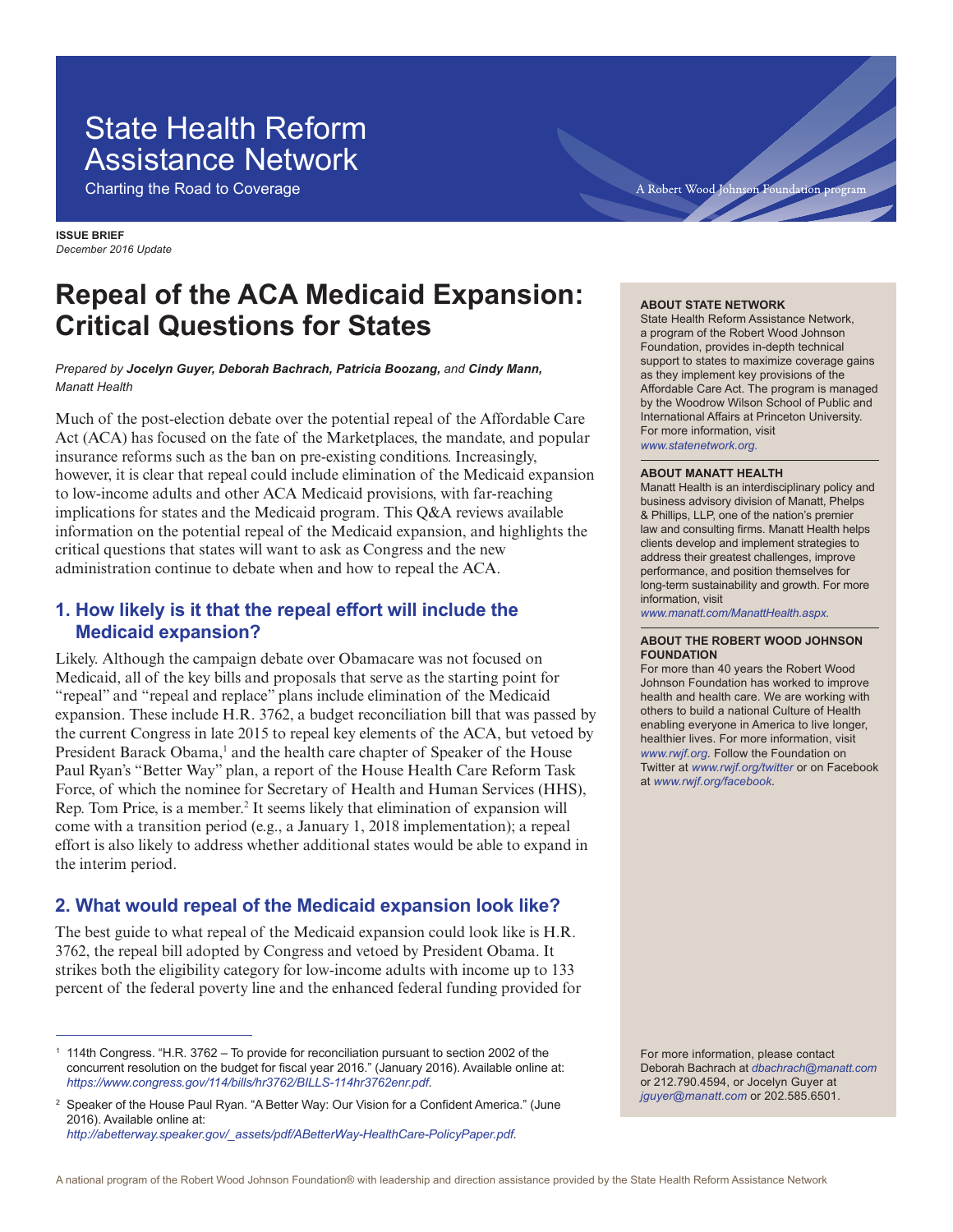newly-eligible adults. By eliminating the eligibility category and not just the funding, the bill precludes states from receiving even a regular Medicaid matching rate for low-income adults.

## **3. What process will Congress use for repeal and replace?**

Congress has not yet settled on the process it will use to enact repeal, but it will likely move quickly in early 2017 to retract key elements of the ACA using a budget reconciliation bill. By using reconciliation, Congress can adopt repeal with only 51 votes in the Senate, making it unnecessary to secure Democratic support. Congress is under pressure to offer a replacement plan at the same time as repeal, but the reality is that it will be extraordinarily complex and time-consuming to do so. If it does not act quickly, the incoming administration risks losing the "honeymoon period" often afforded a new president and faces the prospect of a better organized opposition. In light of these dynamics, the most likely scenario at this point is that Congress adopts repeal early in 2017 with a delayed effective date and comes back later with a replacement plan.

#### **4. What are the likely implications for coverage?**

Without federal Medicaid funding, the vast majority of the 31 states that cover an estimated 14.5 million people through a Medicaid expansion—including more than 11.2 million newly eligible adults—will likely be forced to eliminate coverage (see Table 1 for state-specific enrollment estimates). The vast majority of these people lack a route to affordable coverage in the absence of expansion, especially if ACA subsidies are also eliminated.<sup>3</sup> The losses will hit state budgets (see Question 5), lowincome families, hospitals, community health centers, and other providers across the country.

### **5. What is the likely impact on state budgets of eliminating the Medicaid expansion?**

The Medicaid expansion provides an estimated \$73 billion in federal funding to the 31 states and Washington, D.C. in calendar year 2016, including more than \$1 billion in more than half of expansion states (Table 1).4 In a real-time look at the effect of expansions on state budgets for the Robert Wood Johnson Foundation, a Manatt analysis found that expansion allowed states to reduce state general funds and local spending on uncompensated care, mental health and substance use disorder programs, and a range of other initiatives, as well as to increase revenue from hospital and issuer taxes.<sup>5</sup> The unraveling of expansion funding can be expected to have the opposite effect, creating disruption to state budgets and potentially requiring new tax revenues or cuts to other state and local programs.<sup>6</sup>

#### **6. What happens to the money that the federal government saves by eliminating expansion? Can it be used to finance a new approach to coverage?**

After the federal dollars committed to financing the Medicaid expansion are eliminated, there is no easy way to get them back. Under standard congressional budget procedures, if the expansion is eliminated, the money is removed from the Medicaid baseline. It is not available to finance a replacement or for a new version of Medicaid coverage in the future. Congress, of course, can decide if it wants to raise taxes, increase the debt, or cut spending on other programs to restore the funding, but it is not obligated to do so. Medicaid has no special "right" in the future to federal savings generated by elimination of the expansion.

Similarly, several major repeal proposals strike most of the revenue provisions of the Affordable Care Act such as the tax on "Cadillac plans," the fee imposed on health insurers, and the medical device tax, eliminating the vast majority of money used to finance the Medicaid expansion and other parts of the ACA. The proposals also eliminate the reductions in disproportionate share hospital (DSH) payments included in the ACA on the grounds that coverage gains would reduce the need for these payments. Congress can elect to re-impose these taxes and the DSH cuts when it comes time to craft a replacement proposal, but it will face strong opposition from affected industry groups and hospitals, especially if they are concerned that the replacement proposal fails to provide adequate coverage.

 $3$  Of the 14.5 million individuals covered by Medicaid expansion, more than 3 million would have qualified under the Medicaid eligibility rules in place prior to Medicaid expansion. Some early (pre-ACA) expansion states receive an incremental increase in the federal match for these enrollees while others receive the regular Medicaid matching rate, rather than the enhanced matching rate, for the cost of providing services to these "already-eligible" adults. In many states, the pre-ACA waivers and eligibility categories that they were covered under have been eliminated, but it is possible that some will be able to retain coverage.

<sup>4</sup> This federal funding supports newly eligible adults (\$60 billion) and also sustains state program expansions that were implemented before the ACA.

<sup>5</sup> For example, the expansion has allowed individuals with disabilities to secure coverage as low-income adults without going through the time-consuming and challenging process of receiving a disability determination. Without the expansion, many such individuals may again seek a disability determination as a route into Medicaid coverage.

<sup>6</sup> *State Health Reform Assistance Network*. "States Expanding Medicaid See Significant Budget Savings and Revenue Gains." (March 2016.) Available online at: *http://www.rwjf.org/content/dam/farm/reports/issue\_briefs/2016/rwjf419097*.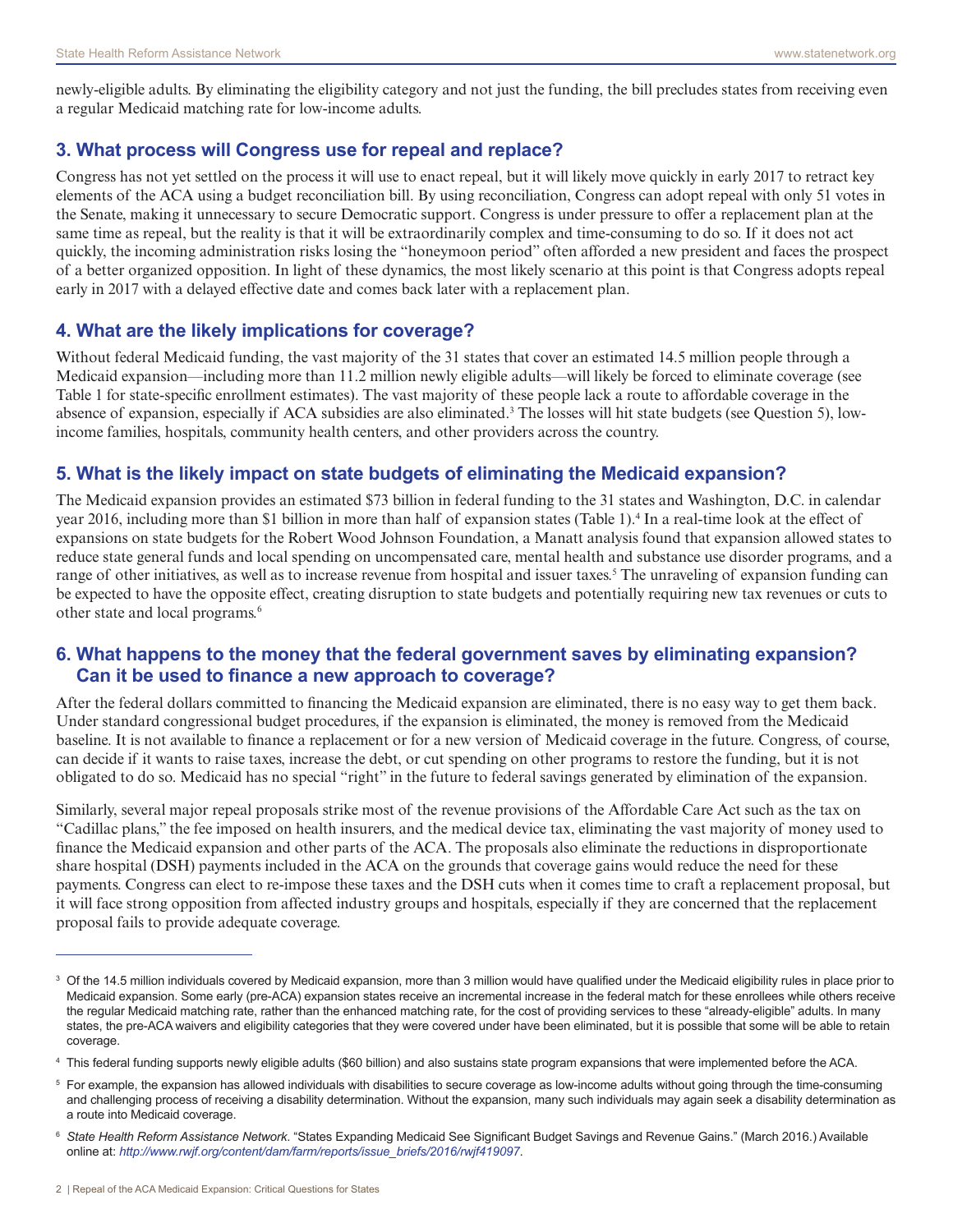#### **7. Will states be able to secure the regular matching rate to cover (or continue to cover) lowincome adults?**

No, it doesn't look likely. As noted above, repeal proposals strip both funding and the eligibility category for low-income adults. Moreover, prior to the ACA, states had the option to expand coverage for low-income parents/custodial relatives at the regular Medicaid matching rate using less restrictive income methodologies. The ACA, however, eliminated this option as it was no longer needed when expansion was put into place and none of the repeal proposals advanced to date would restore it.<sup>7</sup> This means that there will be even less flexibility to cover low-income adults than existed prior to the ACA.

#### **8. Will states be able to use a Medicaid 1115 waiver to cover low-income adults?**

Possibly, but they will need to cut spending on other Medicaid beneficiaries to cover the cost or generate offsetting savings through other means. This is because Medicaid 1115 waivers must be budget neutral to the federal government. Since low-income adults no longer can be covered without a waiver, the cost of covering them via a waiver must be fully offset. During the Bush administration, states were allowed to expand coverage to groups not otherwise eligible, but only if they reduced benefits or increased cost-sharing for existing Medicaid beneficiaries to pay for it.<sup>8</sup> Some of the other tools used by states in the past to generate budget neutrality for expansion, such as claiming savings from implementing Medicaid managed care or relying on unspent Children's Health Insurance Program (CHIP) funds, are no longer available.<sup>9</sup>

#### **9. What might replace the Medicaid expansion provisions of the ACA?**

We don't know yet. There is no specific information available on what might replace the Medicaid expansion provisions of the ACA. The incoming administration's platform calls for a block grant of Medicaid, and since the election, Vice President-Elect Mike Pence has highlighted this proposal before the Republican Governors Association. Secretary nominee Price is also a strong proponent of block grants. Another key player, Speaker Ryan, has proposed giving states the choice of a block grant or a per capita cap. Regardless of the specific proposals put forth, a key question for expansion states is whether it will create a new pathway for covering low-income adults and, even more importantly, whether it will provide adequate federal funding for their costs.

#### **10. Will states that already expanded Medicaid be able to keep their funding?**

Even states that expanded prior to repeal may not be able to keep their spending on low-income adults in a block grant or per capita cap structure. As discussed above, if expansion funding is eliminated during repeal, it will not necessarily be available to finance Medicaid initiatives in the future; and it is not clear that even if some or all of the funding is made available that it would be directed to the states that had expanded coverage under the ACA. Moreover, influential groups such as the Heritage Foundation have explicitly said that states with expansions "will have to consider adjustments to accommodate elimination of the enhanced federal match rate," suggesting it would be risky to assume that any repeal package will include funding comparable to the ACA for low-income adults.

#### **11. Will states that have not yet expanded Medicaid be able to receive new funding in the future to cover the costs of low-income adults?**

It is even more unlikely that states that have not yet expanded will be given the flexibility and funds to do so under a replacement plan. In his "Better Way" proposal, Speaker Ryan explicitly says that states that have not expanded as of January 1, 2016 will "not be able to do so" under his per capita cap option. Moreover, block grant proposals often use historical spending as the starting point for state allotments which, for non-expansion states, will not include the costs of covering low-income adults. Congress, of course, could elect to include an adjustment for non-expansion states, but doing so will cost money and funds would

<sup>7</sup> Specifically, the flexibility was based on the state option to use less restrictive income methodologies for the Section 1931 eligibility category for parents and caretaker relatives. In Section 1902(e)(14) of Title XIX, the ACA required the use of "Modified Adjusted Gross Income" ("MAGI") to evaluate eligibility for the 1931 category (and for a number of eligibility categories, including most categories for children and pregnant women) and precluded the use of less restrictive income or expense disregards.

<sup>&</sup>lt;sup>8</sup> Kaiser Commission on Medicaid and the Uninsured. "The Role of Section 1115 Waivers in Medicaid an*d CHIP: Looking Back and Looking Forward." (March 2009.) Available online at: https://kaiserfamilyfoundation.files.wordpress.com/2013/01/7874.pdf*.

 $^{\circ}$  Now that most states already have managed care and the remaining states can readily implement via a state plan amendment, it does not appear likely that a state could "claim" Medicaid managed care savings to offset a Medicaid expansion. Unspent CHIP funds are no longer an option; Congress imposed a statutory ban on the unspent funds being used for adults via waiver.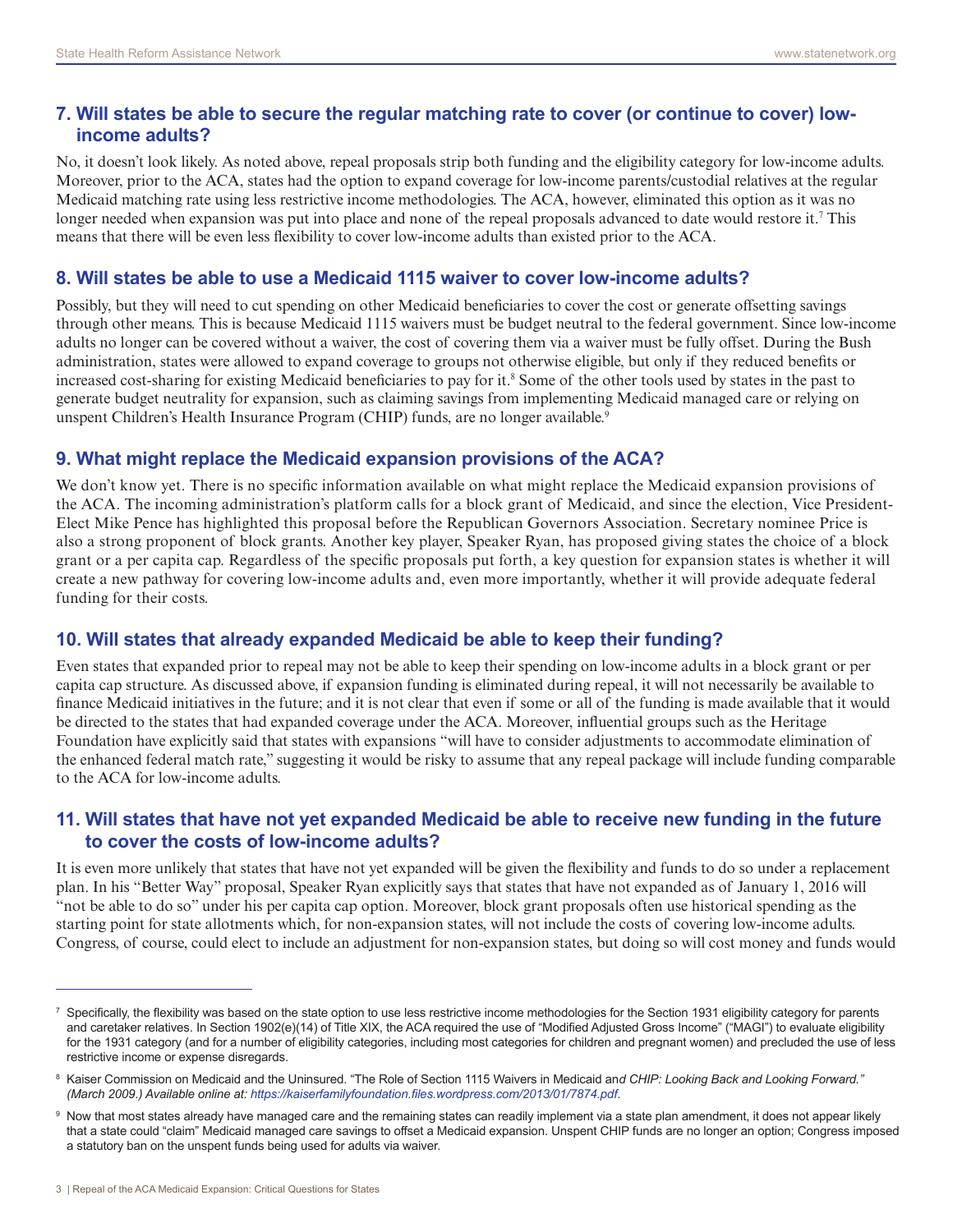need to be provided. Congress could also elect to use a formula that does not rely on historical spending, but doing so will require a high-stakes and controversial redistribution of Medicaid funds among states.

Finally, it should be noted that one of the major repeal proposals to date, H.R. 3762, did leave the window on expansion open until January 1, 2018. Non-expansion states are likely to be unwilling to implement a new expansion that would be terminated within a matter of months. One exception might be if states believe that expanding would put them in a better position for future funding formula fights in the context of a block grant or per capita cap.

### **12. What questions should states ask about the implications of repealing the Medicaid expansion?**

As Congress and the new administration continue to decide when and how to repeal the ACA Medicaid expansion and funding, it will be important for states to ask the following:

- What is the replacement plan? How can states be assured before a repeal vote that they will have the financing and flexibility needed to cover their low-income population?
- Will the savings associated with repeal of expansion be available to finance a replacement plan for the Medicaid provisions?
- Will any replacement plan provide a pathway to cover low-income adults? As important, will it provide the funding to do so and, if so, at what matching rate/level of support?
- Will states that already expanded be able to continue their expansions? Will they face a cut in the matching rate or even elimination of federal support?
- Will non-expansion states be able to expand in the future? And if not, how will any replacement plan address the inequities created by freezing states in place based on decisions made about expansion during the Obama administration?

#### **Conclusion**

If the Medicaid expansion is repealed, it will have sweeping implications for coverage, state budgets, and future opportunities in Congress to finance Medicaid restructuring and new approaches to providing care for low-income Americans. Repeal particularly without a plan for replacement—leaves states vulnerable to the loss of funds with no assurance that they will be able to maintain coverage, benefits, or payment rates to providers or other key features of the Medicaid program. In the weeks and months ahead, it will be important for states and other stakeholders to work closely with Congress and the new administration to ensure that the implications of the repeal of Medicaid expansion are fully understood and key questions are answered.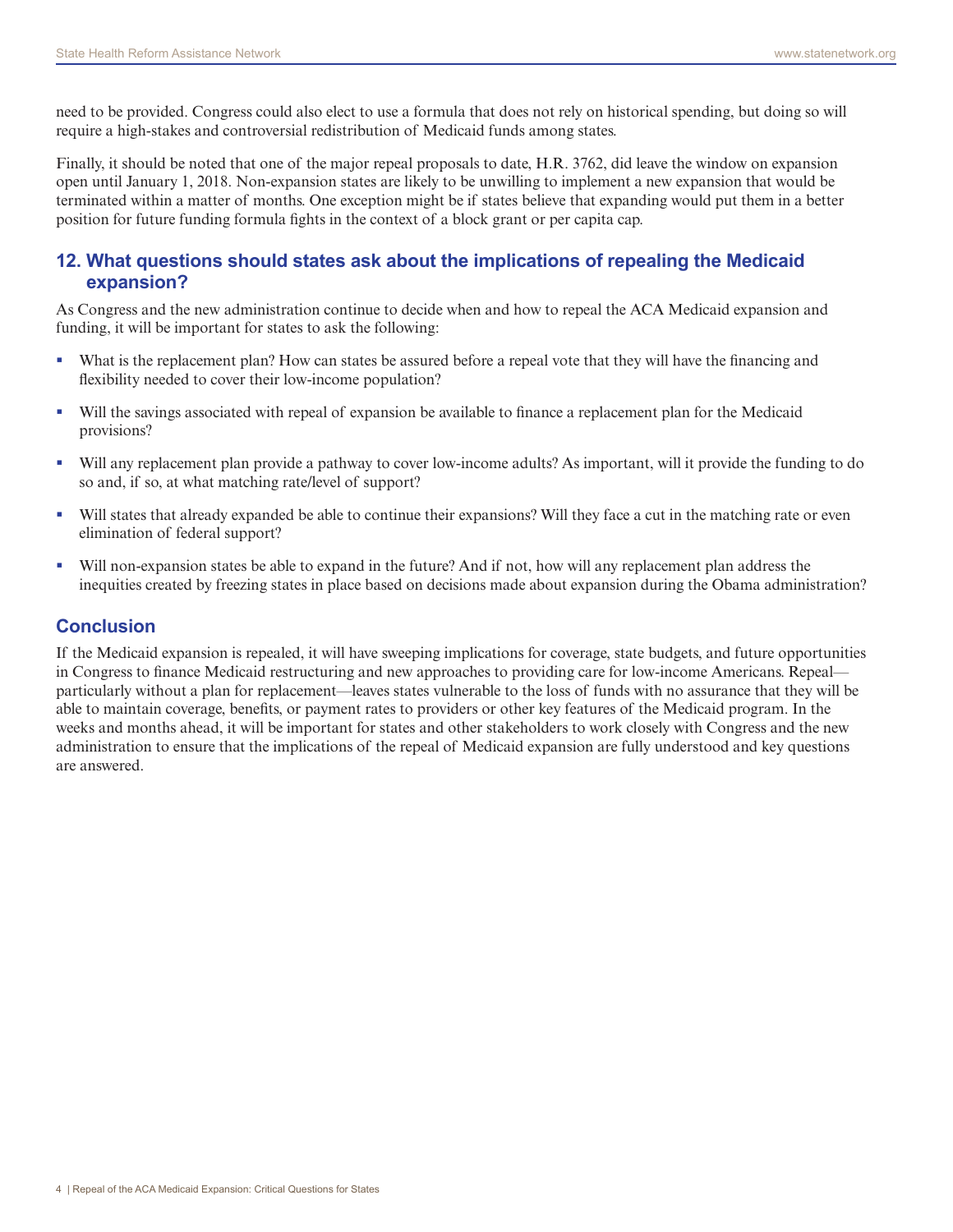## **Table 1: Medicaid Expansion: Key Data on Coverage, Enrollment and Federal Funding**

| <b>State</b>                | Percentage Point Change in Nonelderly<br><b>Adult Uninsurance Rate</b><br>$2013 - 2015$ <sup>1</sup> | <b>Estimated Federal Funding for</b><br><b>New Adult Group Enrollees</b><br>20162** | <b>Estimated New Adult Group</b><br>Enrollment <sup>3**</sup> |
|-----------------------------|------------------------------------------------------------------------------------------------------|-------------------------------------------------------------------------------------|---------------------------------------------------------------|
| Alaska*                     |                                                                                                      | <b>Not Yet Available</b>                                                            | 24.3544                                                       |
| Arizona                     | $-9.6%$                                                                                              | \$2,104,024,184                                                                     | 416,349                                                       |
| <b>Arkansas</b>             | $-11.8%$                                                                                             | \$1,409,941,724                                                                     | 303,944                                                       |
| California                  | $-12.6%$                                                                                             | \$20,849,462,356                                                                    | 3,466,100 <sup>5</sup>                                        |
| Colorado                    | $-9.8%$                                                                                              | \$1,400,753,867                                                                     | 347,7616                                                      |
| Connecticut                 | $-5.6%$                                                                                              | \$1,304,296,439                                                                     | 207,625                                                       |
| <b>Delaware</b>             | $-5.5%$                                                                                              | \$340,559,391                                                                       | 66,730                                                        |
| <b>District of Columbia</b> | ÷,                                                                                                   | \$349,757,059                                                                       | 61,993                                                        |
| Hawaii                      | ä,                                                                                                   | \$539,929,165                                                                       | 108,072                                                       |
| <b>Illinois</b>             | $-7.9%$                                                                                              | \$3,826,886,937                                                                     | 664,124                                                       |
| Indiana                     | $-4.2%$                                                                                              | \$1,216,384,523                                                                     | 381,631                                                       |
| lowa                        | $-4.2%$                                                                                              | \$748,584,965                                                                       | 148,896                                                       |
| Kentucky                    | $-15.7%$                                                                                             | \$3,049,945,680                                                                     | 443,200                                                       |
| Louisiana*                  | $-4.3%$                                                                                              | Not Yet Available                                                                   | 304,6847                                                      |
| Maryland                    | $-7.1%$                                                                                              | \$1,728,229,389                                                                     | 248,237                                                       |
| <b>Massachusetts</b>        | $-3.0%$                                                                                              | 1,533,991,889                                                                       | 394,943                                                       |
| Michigan                    | $-7.4%$                                                                                              | \$3,425,889,383                                                                     | 633,013                                                       |
| Minnesota                   | $-3.3%$                                                                                              | \$1,652,984,611                                                                     | 187,060                                                       |
| Montana*                    | ä,                                                                                                   | <b>Not Yet Available</b>                                                            | 61,2338                                                       |
| Nevada                      | $-14.2%$                                                                                             | \$948,049,524                                                                       | 293,929                                                       |
| <b>New Hampshire</b>        | $-7.8%$                                                                                              | \$319,693,087                                                                       | 52,892                                                        |
| New Jersey                  | $-7.3%$                                                                                              | \$2,983,553,961                                                                     | 532,9179                                                      |
| <b>New Mexico</b>           | ÷.                                                                                                   | \$1,436,602,715                                                                     | 243,110                                                       |
| <b>New York</b>             | $-6.6%$                                                                                              | \$8,151,895,901                                                                     | 2,094,895                                                     |
| <b>North Dakota</b>         | ÷,                                                                                                   | \$254,701,368                                                                       | Not Available 10                                              |
| Ohio                        | $-7.0%$                                                                                              | \$3,564,222,956                                                                     | 677,540                                                       |
| Oregon                      | $-8.7%$                                                                                              | \$2,715,297,388                                                                     | 550,610                                                       |
| Pennsylvania                | $-5.5%$                                                                                              | \$2,471,341,896                                                                     | 702,758                                                       |
| Rhode Island                | $-6.8%$                                                                                              | \$461,962,623                                                                       | 60,455                                                        |
| Vermont                     | $\overline{\phantom{a}}$                                                                             | \$217,701,729                                                                       | 63,281                                                        |
| Washington                  | $-12.3%$                                                                                             | \$2,873,351,397                                                                     | 592,910                                                       |
| <b>West Virginia</b>        | $-19.9%$                                                                                             | \$731,599,483                                                                       | 179,972                                                       |
| <b>TOTAL</b>                |                                                                                                      | \$72,611,718,139                                                                    | 14,515,218                                                    |

\* Louisiana expanded in July 2016, Montana expanded in January 2016, and Alaska expanded in September 2015. Uninsurance rate data does not reflect expansion impacts in these states, and expenditure data on expansion enrollees is not yet available.

\*\* These figures include spending and enrollment for previously eligible adults now covered under the expansion eligibility group. Of these, 11.3 million individuals were newly eligible because of expansion, and 2016 estimated federal funding for these enrollees is \$60.4 billion.